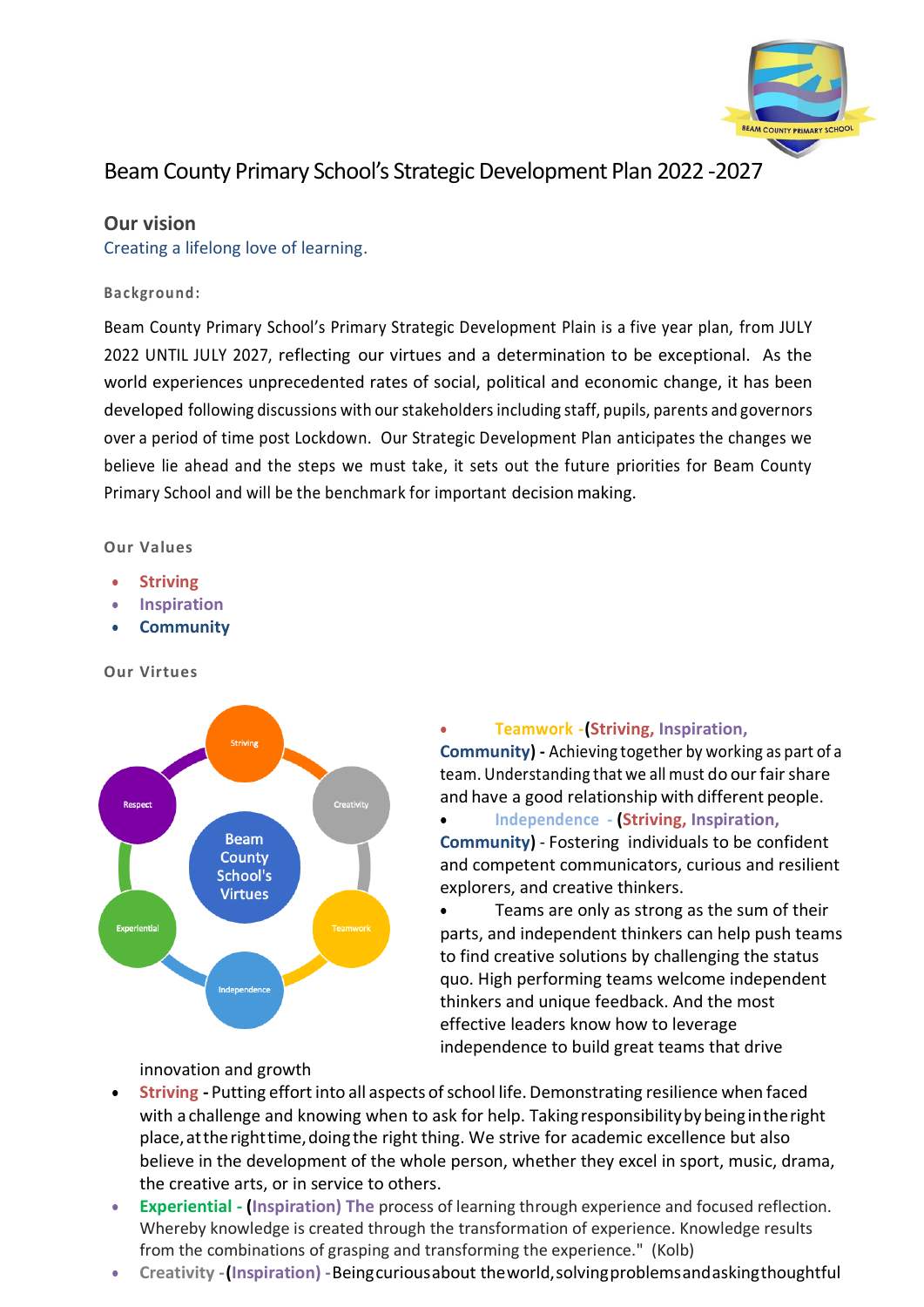questions. Promoting divergent thinking - thinking about many ways to solve a problem. Self-confidence and greater self-knowledge are by products of creativity that can help pupils feel comfortable in a variety of situations and adapt to challenges and stressors.

**Respect - (Community) -** Showing kindness and caring for other people and the environment. Acting with respect to others both in and out of school. Valuing diversity and avoiding discriminatory language. Linked also to our behaviour policy.



# **Context of the plan:**

We need to acknowledge and respond to the influence of:

## **Globalisation**

Our world is experiencing the widening, deepening, andspeeding up of connections across national borders. We need to provide a world-class education to prepare our Pupils for employment in an international labourmarket.

# **Impact of Covid-19 on Education**

School closures in response to the pandemic have shed light on numerous issues affecting access to education. Felt heaviest by deprived schools, a [report by Sutton Trust](https://www.suttontrust.com/our-research/covid-19-and-social-mobility-impact-brief/) identified 15% of teachers reported more than a third of their Pupils as not having access to electronic devices or fast internet access. Social distancing has been yet another blow to the education sector. EEF notes that by the end of the summer term, primary aged pupils had experienced a learning loss in reading equivalent to around 0.9 months of progress. In mathematics, primary aged pupils experienced a much greater learning loss of around 2.8 months. There were several regional disparities and pupils in some regions experienced greater learning losses. For primary pupils from disadvantaged backgrounds, the report finds on average 0.5 months more learning loss in reading and 0.7 months more in mathematics compared to their non-disadvantaged peers. [\(https://educationendowmentfoundation.org.uk/guidance-for-teachers/covid-19-resources/best-evidence-on-impact-of-covid-19-on-pupil-attainment\)](https://educationendowmentfoundation.org.uk/guidance-for-teachers/covid-19-resources/best-evidence-on-impact-of-covid-19-on-pupil-attainment)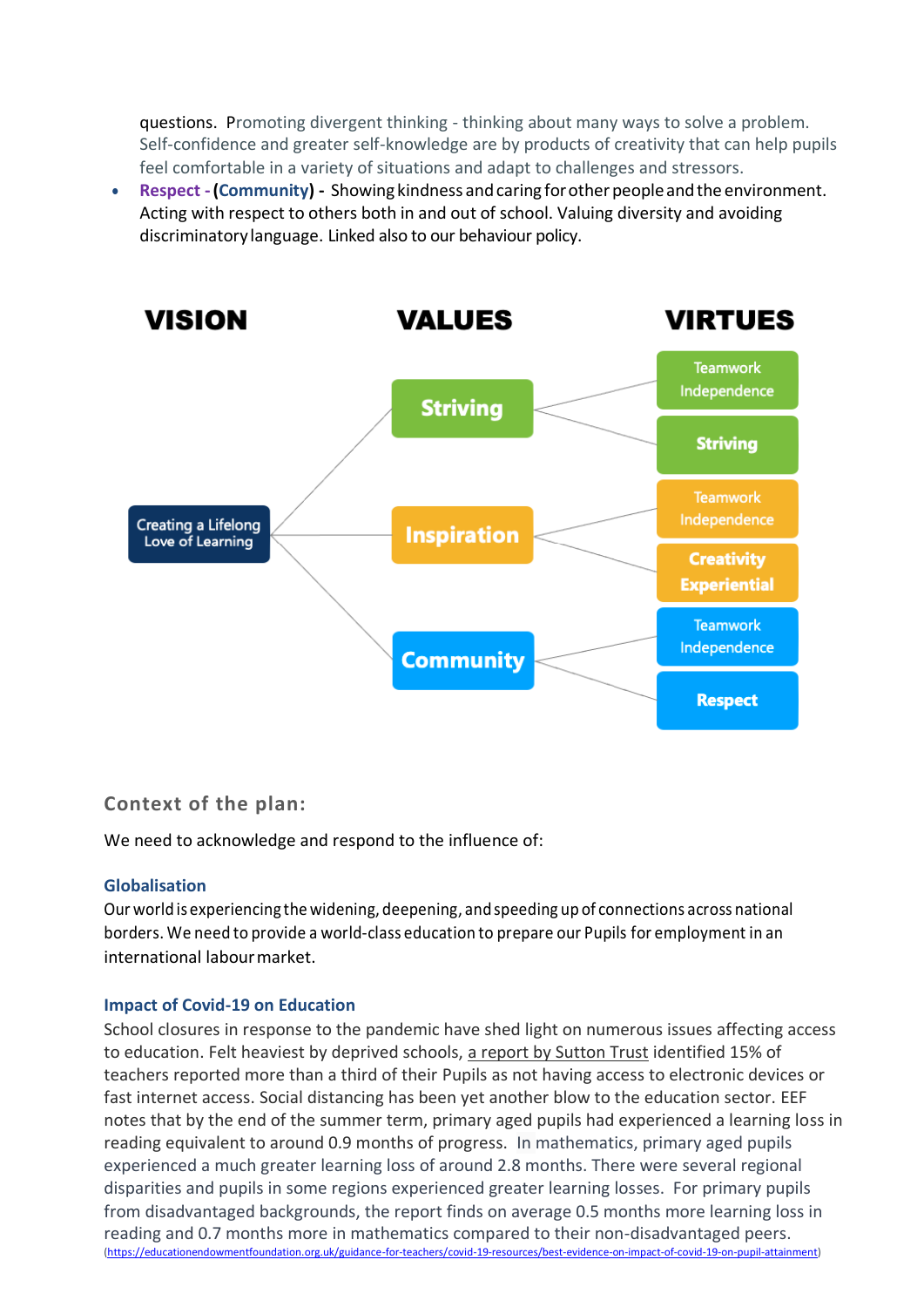## **Thechangingworldofwork**

Young people starting work now will work longer, change jobsmore often and compete against a highlyqualifiedinternationalmarket.Aswellastheappropriatequalificationstosuccessfully competeinanincreasinglyuncertainjobsmarket,youngpeopleneedflexibility,creativity,and transferable lifelong learningskills.

#### **The development of technology**

There is a challenge forschoolstorespond to the rapid developmentsin IT. The rapidly growing need toensureaccessforalltothebreadthoftechnologyrequiresinvestmentinnewsystemsand training.

#### **Raising standards and developing staff**

World-classeducation systems are characterised by continuousimprovement.Parents/carersand otherstakeholdersareexpectingandentitledtoincreasedtransparencyandaccountability.The standards usedtojudge schoolsare continually changing with an increasing focus on progressfor all and closing achievement'gaps.'

## **The curriculum and the future of learning**

Schools have greater freedom to design a curriculum that meets their students' needs with more alternatives and greater flexibility. To be successful, independent, and lifelong learners, pupils need to be given the opportunity to earn greater autonomy in their learning.

In this rapidly changing world, we have identified 6 actions that will focus on our drive on achieving our vision:

- *1. Be guided by our virtuesto develop a schoolfounded onan exceptional ethos;* with the challenges of post Lockdown, globalisation and our aspiration to grow great citizens, ourshared ethosis fundamental. Thisis particularly importantin times ofrapid change.
- *2. To provide the highest quality teaching and learning for all:* teachingandlearningis the startingpointforallschoolsandisthelevertoensurethatallPupils willmake excellent progress irrespective of their needs or starting point.
- *3. To create a curriculum that promotes teamwork and independent opportunities, so that pupils It is through our application of Thinking Frames that pupils and teaching and learning staff make links to prior learning and experiences so that we can diversify the curriculum ensuring that our pupils achieve and engage with their learning.* We are educating our pupils for a rapidly changing future and we need to be able to provide a 21st century curriculumwiththeknowledge,skillsandunderstandingfor thefuture.
- *4. Metacognition*; To thrive in the 'fourth industrial revolution' will require humans to be able to adapt and to do so quickly. We aim to provide a 'tool kit' of learning strategies to assist pupils in making fast improvements. To choose the right tool pupils will need to be able to reflect on what is working for them and what is not. This metacognitive skill is crucial for future proofing pupils beyond the school gates. It also has significant benefits for grade attainment, behaviour and wellbeing in the classroom.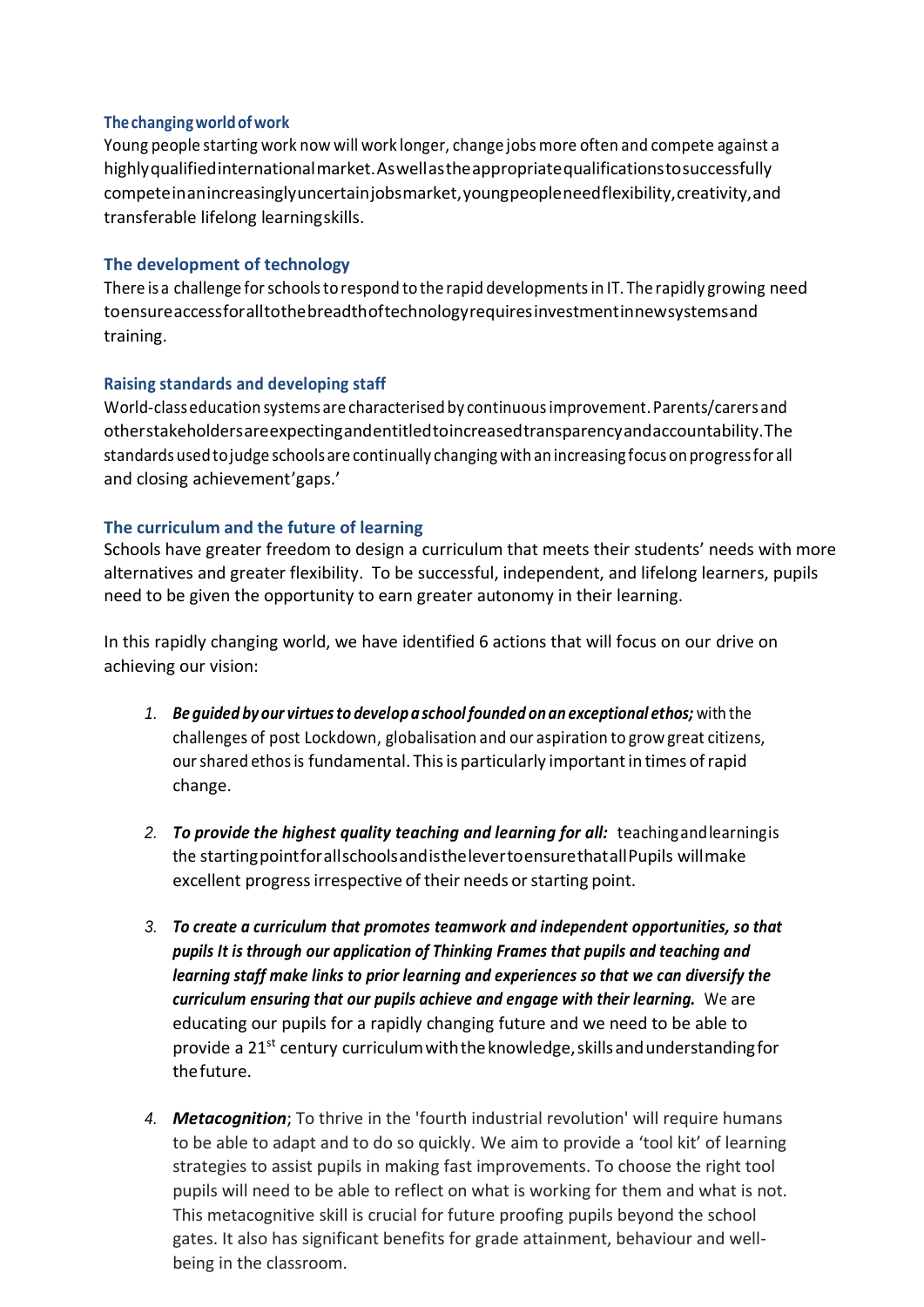- *5. Experiential* Pupils need to be given the opportunity to learn in a way that suits and respects their individual needs and differences. For many of our pupils their experiences will be generated through their ongoing interactions and engagement with the world around us, thus learning is an inevitable product of experience. Through our Cultural capital (the essential knowledge that children need to prepare them for their future success), we aim to provide high cultural capital because of the social inequalities in our country. High cultural capital is important because most universities and employers value it. Therefore, we aim to plan for cultural capital within the curriculum to reduce social inequalities for our pupils. We encourage our pupils to have the character and confidence to take risks and try new ways of improving what they do. It is important to raise confident, independent young people who are equipped to face the challenges of the modern world and are well-placed to enjoy fulfilling, successful lives beyond school. Central to all of this is a pupil's happiness and their ability to be comfortable in their own skin and we support this careful development through the provision of excellent pastoral care.
- *6. Seek outinspirational partnerships betweenBeam County Primary students,staff and the local, national, andinternationalcommunities*;tomaintainleadingedgepracticeand innovation,wemust workbothformallyandinformallywithawiderangeof stakeholders.
- *7. Secure,throughfirstclasstraininganddevelopment,outstandingopportunitiesfor Pupils andstaff;* as an organisation dedicated tolearning, itisourresponsibility that we are providingtraininganddevelopmenttosecurehighqualitytrips, mentors, or business trips for our pupils. Wemust also develop the skills and the capacity of allstaff . We will enhance our staff development offer and continue to reinforce the importance of equality, diversity, and inclusion. This will include innovative pedagogical practice and teaching efficacy that draws on current research, educational partnerships, and industry connections.
- *8. Deliveroutstandingbusiness through sound finance and high-quality premise maintenance and improvement;* the school infrastructure mustsustain the longertermstrategic needs of the organisation and is an essential framework for supporting a first class learning experience for all.

## **KPIs 2022 – 2027**

- The school to be judged by Ofsted good or better
- A continuous closing of the gap in outcomes between the different groups
- Student attendance to move in line with national attendance
- Our budget to focus relentlessly on school improvement

## **How are we going to achieve our Strategic Objectives?**

We will deliver our development plans which will focus on:

- 1. Vision, culture and ethos
- 2. People and partners
- 3. Teaching and learning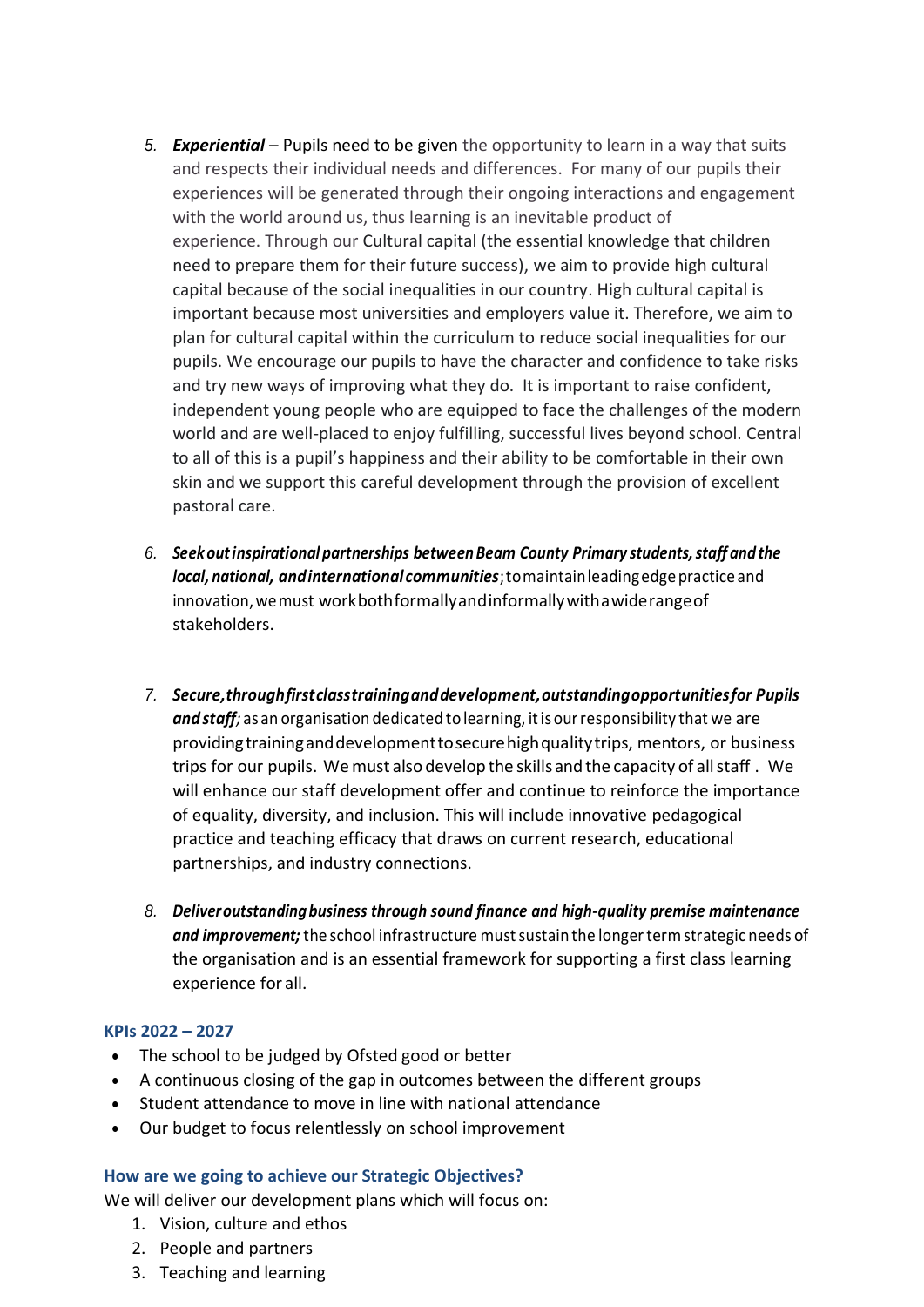- 4. Curriculum and assessment
- 5. Quality assurance and accountability
- 6. Leadership and management

What does this mean for our Stakeholders?

## Pupils:

We will strive to create a coherent and inclusive curriculum that will:

- Have high aspirations and expectations
- Nurture and celebrate the full range of talents and skills
- Develop curiosity and creativity
- Introduce new experiences and challenges to all our pupils
- Build resources for our pupils to be XXXXXX
- Encourage independent thinking and self-assurance;
- Support the development of healthy minds and bodies; and
- Respect family, community, and environment

## Parents and Carers

We will:

- Commit to working in partnership with all parents and carers
- Encourage an active involvement in their child's education; and
- Ensure that ambitious standards are maintained and, where possible, improved upon

## **Staff**

We will:

- Be a professional learning community
- Commit to a planned programme of continuing professional development; and
- Encourage the professional growth of our support staff, teachers, and leaders

## Governors

We will:

- Commit to quality governance training
- Ensure that we carry out our three core functions:
	- o Ensuring clarity of vision, ethos, and strategic direction
	- o Holding executive leaders to account
	- o overseeing financial performance
- Encourage close monitoring of our plans and actions through openness, honesty, and integrity
- Support Beam in the full range of activities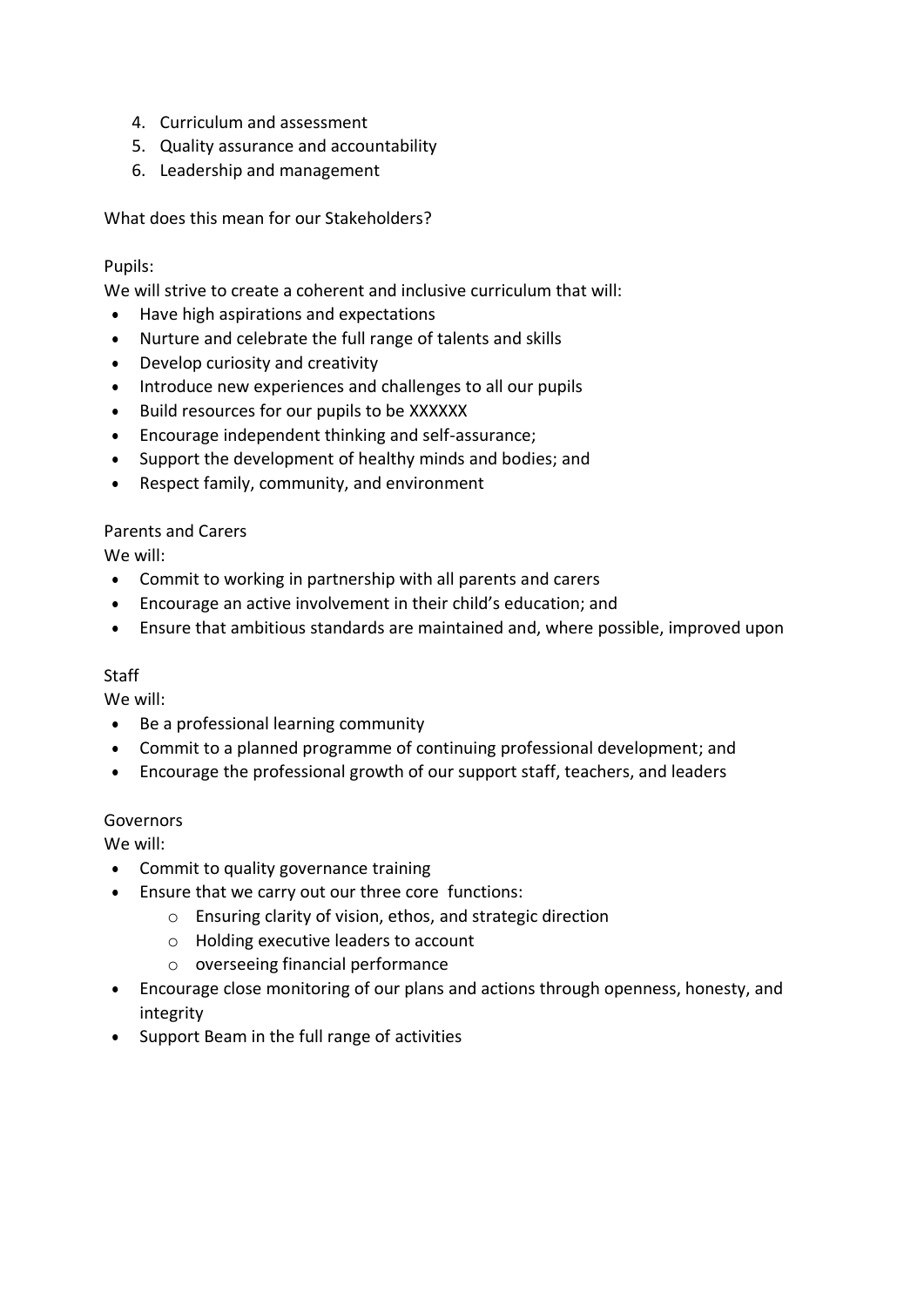# **Strategic Objectives:**

Delivering Objectives

- We will ensure that our strategic leadership:
- Sets out and champions vision, ethos, and strategy
- Ensures accountability that drives up educational standards and financial performance effectively manages risk
- Employs people with the right skills, experience, qualities, and capacity
- Creates structures which reinforce clearly defined roles and responsibilities
- Complies with statutory and contractual requirements
- Evaluates monitors and improves the quality and impact of governance.

# **Teaching and Learning with a Common Standardised approach to Curriculum, Assessment and Professional Development:**

The most important aspect of our work is to ensure high quality teaching and learning. We will work tirelessly to achieve our goal that all teaching is objectively judged as being good or better and where we fall short of that standard we will utilise the expertise available across our school to improve it and provide the appropriate support. Where capacity and expertise are not available internally, we will seek it elsewhere using our partners, other educational expertise, or professional development courses. We will continue, where appropriate, working towards research-based approaches to teaching and learning which will drive improved standards across our school.

# Quality Assurance and Accountability:

We will strive to encourage teaching to be creative and inspiring in all lessons. To this end our school will utilise quality assurance systems to ensure that classroom practice is always good and where it is not we will offer support. Every person within our school will be accountable for delivering our vision, mission, and overarching values through high quality classroom practice. Pupil attendance at school is a fundamental to high achievement and our school will use rigorous systems to ensure that student attendance is as high as is possible. We are aware that poor pupil attendance is an issue within our authority and we will be relentlessly focused on improving all pupil attendance to at least match the national average. We will monitor this closely through our KPIs.

# **Curriculum Intent:**

We will focus on delivery of the curriculum and will be ambitious and aspirational in our approach. Our curriculum will be broad and balanced and offer a wide range of subjects. There will be an emphasis on how coherent and well sequenced with knowledge, skills, and cultural capital our curriculum is. We will support our teachers to develop their subject knowledge and presentation of material. We will revisit key skills, knowledge and understanding within our curriculum to embed and develop knowledge and skills

# **Quality Provision and Sustainability:**

We will offer a high quality, broad and balanced curriculum. Although our key performance indicators (KPIs) will continue to be driven by pupil progress, attainment, and attendance outcomes, we are determined to subscribe to a much wider range of curriculum activities both within and outside of the formal classroom. We will encourage all our pupils to engage in a broad range of extra-curricular activities such as sport, music, art and drama plus outdoor activities, trips and visits. We will ensure that our budget planning is effective in targeting as much resource as possible towards improving the quality of curriculum provision for all our pupils. This will only happen if we are effective in driving down all non-curricular costs to invest in classroom and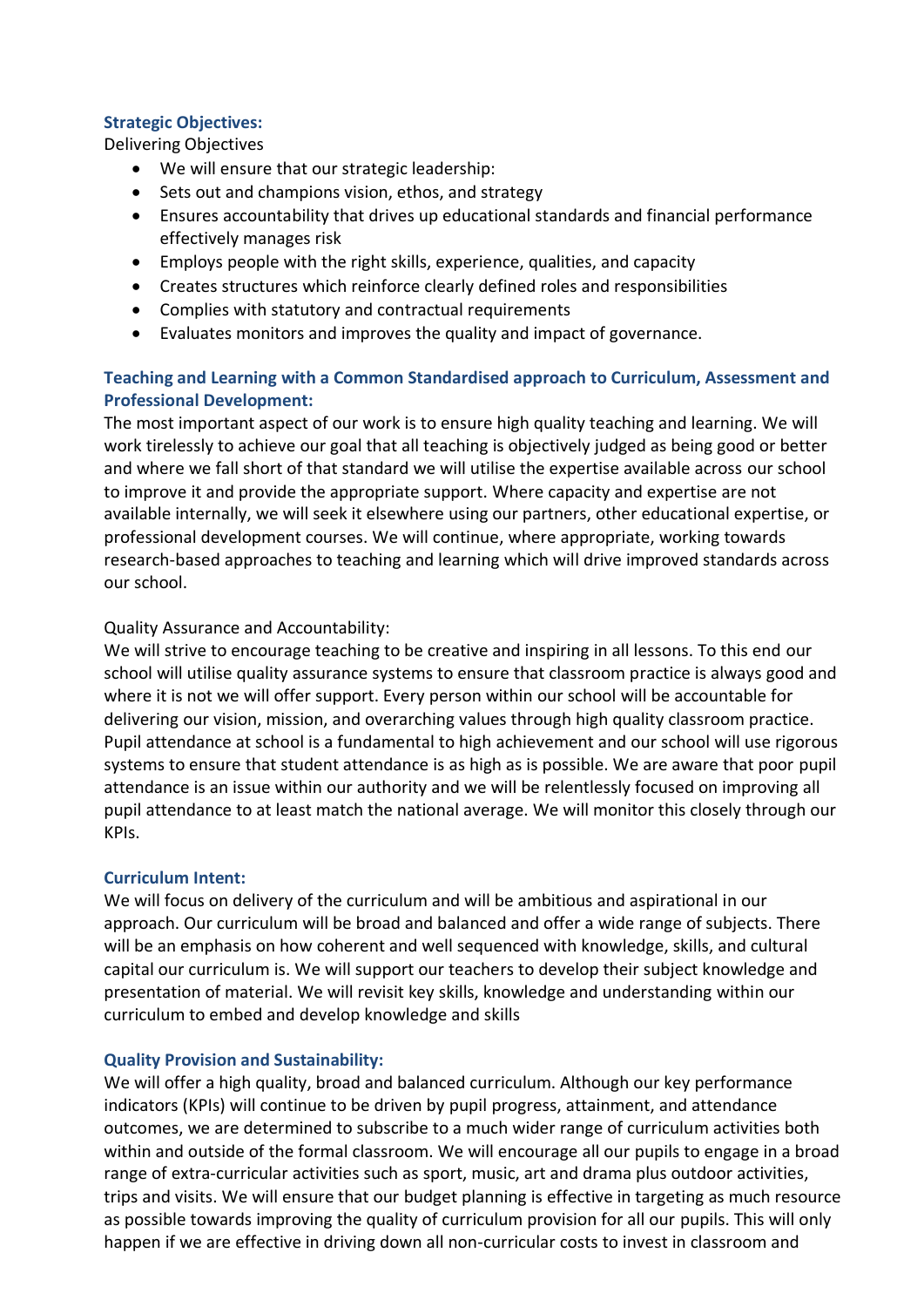enrichment activities. It is imperative that we maintain and improve our standards by recruiting high quality staff and offering opportunities for their development

## **People and Partners:**

We will invest in our people for them to be the best they can be in delivering our vision to our students. We will be open and honest with our partners therefore ensuring Beam County Primary School is an organisation that others want to work in and with.

## **Our Non-Negotiables:**

We will strictly adhere to our non-negotiables:

- Pupils arrive on time to school and to all lessons and are equipped and ready to learn.
- Pupils take pride in their work.
- Teachers set clear learning objectives that have clear success criteria/outcomes; they stretch and challenge pupils and ensure they all progress well in their learning.
- Pupils' work reflects regular marking and feedback, all next steps are visible; pupils act on next steps showing progress with their learning.
- Data systems will be used across our school. Pupil's performance (progress and attainment) is tracked and monitored regularly. Parents/carers, their child and staff know what they need to do to maximise progress.
- Pupils experience a relevant age related, broad and balanced curriculum. The curriculum reflects the locality and is designed across our school to meet the needs of all learners.
- Pupils learn in a safe and stimulating learning environment, following HSE (Health & Safety Executive) guidelines, local authority guidelines and AfPE guidelines.
- All members of the school community demonstrate positive attitudes, values, and behaviours always treating each other with fairness, dignity, and respect. Expectations in school and during lessons are clear; rewards and sanctions are consistently applied.
- Staff at ALL levels receive high quality training and have opportunities to develop their skills, knowledge, and expertise.
- Staff and pupils have a smart appearance, are always polite and courteous.
- The workforce is deployed effectively across our school, with a focus on developing high quality staff that impact positively on student progress and achievement
- Three-year budget forecasts are prepared to ascertain the sustainability of current levels of expenditure and to allow sufficient time for remedial action if necessary.
- The Governing Body approves a financially sound budget plan annually, which underpin the strategy of the school and improves educational standards for the benefit of all pupils.
- Robust systems of internal financial control are maintained, in accordance with our school's financial procedures, for the safety and security of our school's assets. Accurate accounting records are maintained.
- ICT Systems are co-ordinated to maximise efficiency and share best practice

## **Our Risks and Challenges**

Our school keeps a risk register where all risks are regularly reviewed, assessed, and monitored. This is an iterative process.

Driving actions are forces that shape our strategy

Strategies are shaped by both external and internal forces.